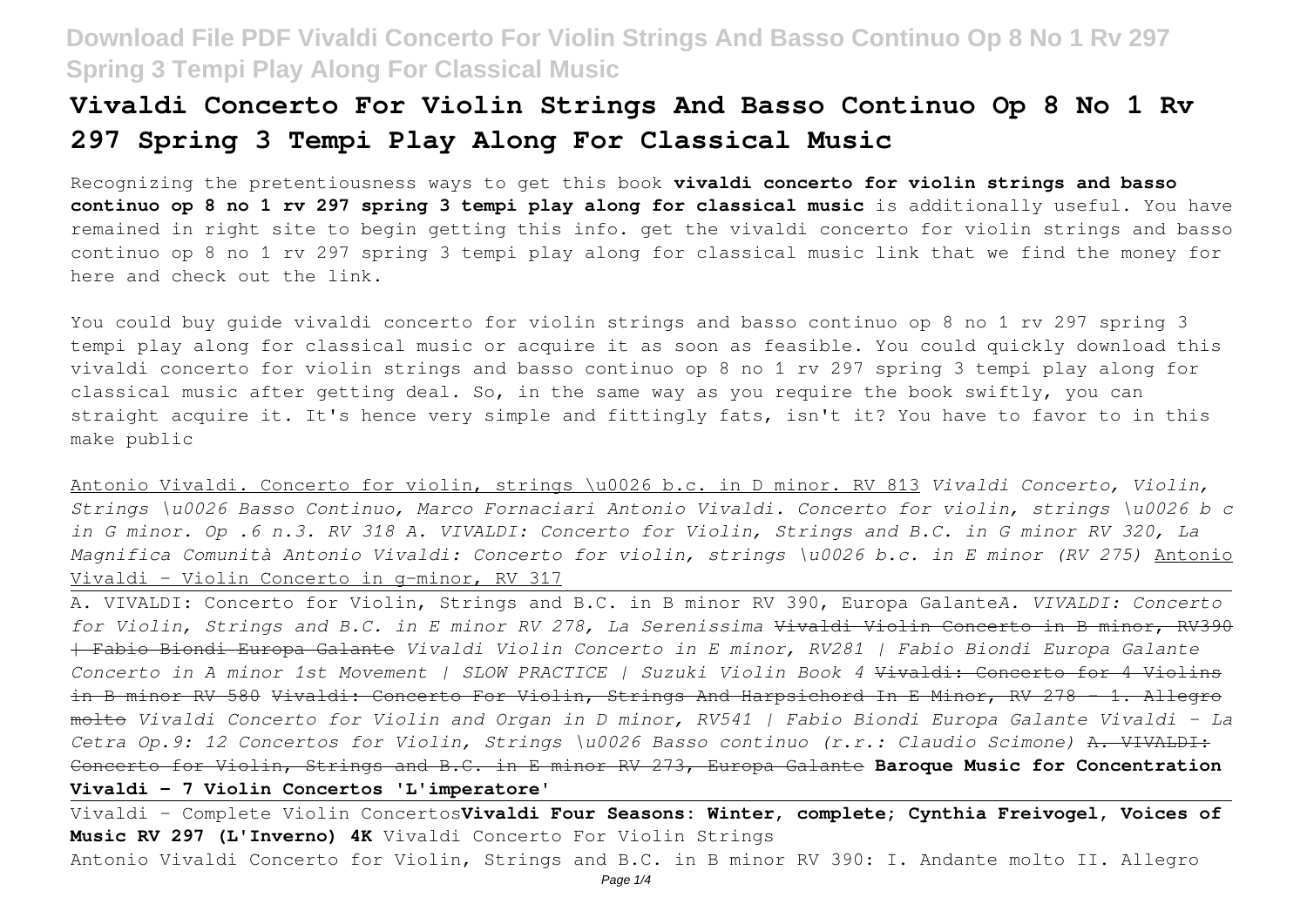non molto III. Larghetto IV. Allegro Europa Galante Fab...

A. VIVALDI: Concerto for Violin, Strings and B.C. in B ... View credits, reviews, tracks and shop for the Vinyl release of Vivaldi: Four Concerti For Violin, Strings And Cembalo on Discogs. Label: Angel Records - 36001,Angel Records - ANG. 36001 • Format: Vinyl LP, Mono • Country: Canada • Genre: Classical • Style: Baroque

Milstein\* - Vivaldi: Four Concerti For Violin, Strings And ... Check out Vivaldi: Violin Concertos / Concerto for Strings by Giuliano Carmignola on Amazon Music. Stream ad-free or purchase CD's and MP3s now on Amazon.co.uk.

Vivaldi: Violin Concertos / Concerto for Strings by ... Antonio Vivaldi Concerto for Violin, Strings and B.C. in G minor RV 320: I. Allegro 0:15 II. Largo 4:28 III. Allegro non molto 8:15 La Magnifica Comunità Enr...

A. VIVALDI: Concerto for Violin, Strings and B.C. in G ... Antonio Lucio Vivaldi (1678 - 1741) Concerto for violin, strings and basso continuo in E minor, RV281 Konzert für Violine, Streicher und Basso continuo e-Mol...

Vivaldi Violin Concerto in E minor, RV281 | Fabio Biondi ... Cancel. Autoplay is paused. You're signed out. Videos you watch may be added to the TV's watch history and influence TV recommendations. To avoid this, cancel and sign in to YouTube on your ...

Vivaldi: Concerto for Strings in D Major, RV 121 - YouTube ANTONIO VIVALDI Dresden concerto for violin, strings and basso continuo in G minor (RV 323) I. Allegro II. Largo III. Allegro Marco Fornaciari (violin) Accad...

A. Vivaldi: Dresden concerto for violin, strings & b.c. in ... Vivaldi - Complete Violin Concertos Opp. 1-12 Artist: L'Arte dell'Arco Federico Guglielmo (conductor Federico Guglielmo) Francesco Galligioni (cello) Pier Lu...

Vivaldi - Complete Violin Concertos - YouTube Concerto for Violin and Organ in D minor Alt ernative. Title Composer Vivaldi, Antonio: Opus/Catalogue Number Op./Cat. No. RV 541 I-Catalogue Number I-Cat. No. IAV 193 Key D minor Movements/Sections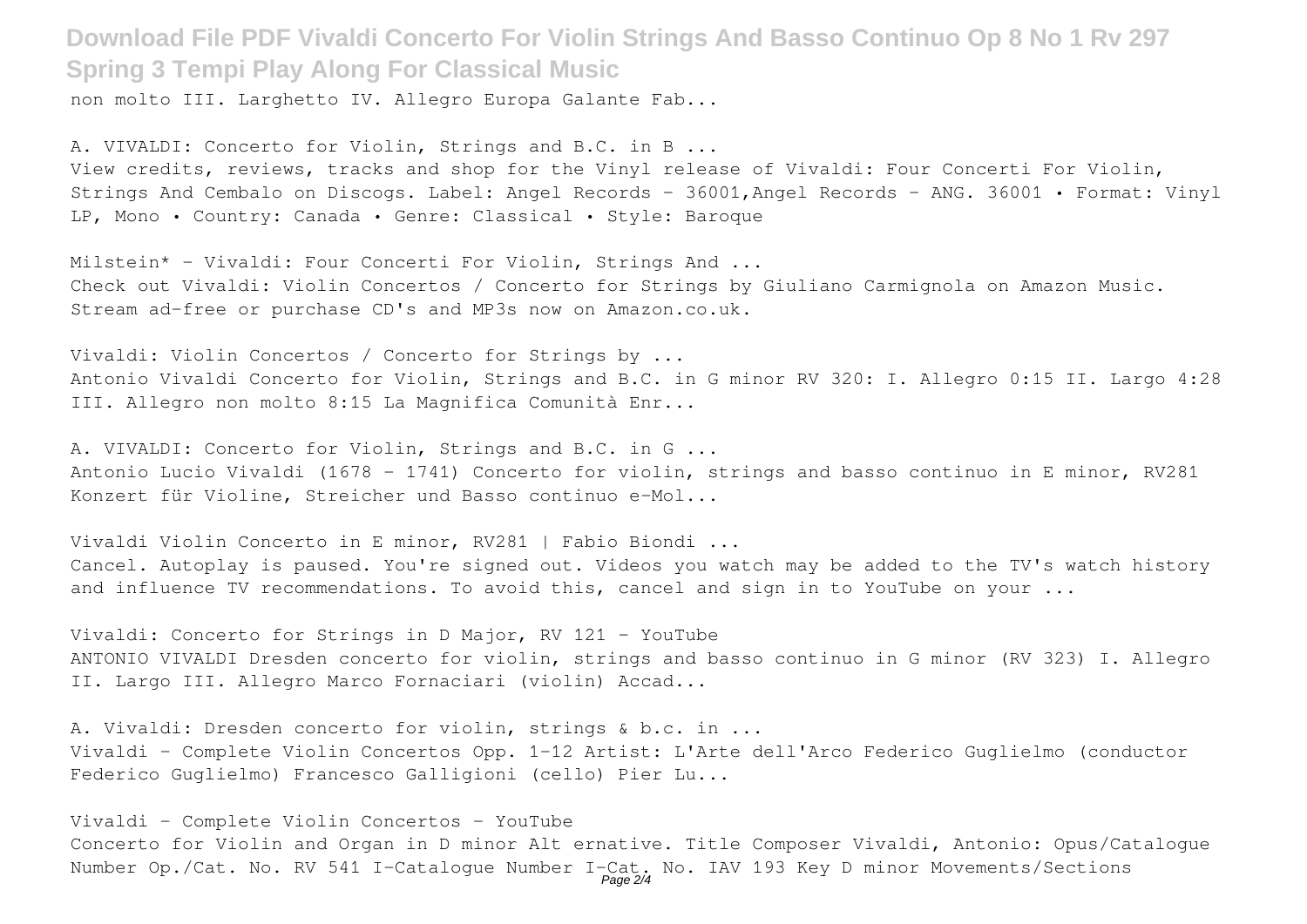Mov'ts/Sec's: 3 Composer Time Period Comp. Period: Baroque: Piece Style Baroque: Instrumentation Violin, organ (solo), strings

Concerto for Violin and Organ in D minor, RV 541 (Vivaldi ...

The work includes six sonatas for musette, Vielle à roue, recorder, flute, oboe or violin, and basso continuo. Works by RV number Most of Vivaldi's works do not have an opus number and so they are referred to by a catalog number such as the Ryom-Verzeichnis number.

List of compositions by Antonio Vivaldi - Wikipedia ANTONIO VIVALDI L'INQUIETUDINE Concerto for violin, strings and basso continuo in D major (RV 234) I. Allegro molto II. Largo III. Allegro Giuliano Carmignol...

A. Vivaldi: L'inquietudine - Concerto for violin, strings ... Antonio Vivaldi Concerto for 2 Violins, Strings and B.C. in G minor RV 155R [edition by Pablo Queipo de Llanol I. Adagio 0:01 II. Allegro 2:19 III. Largo 6:0...

A. VIVALDI: Concerto for 2 Violins, Strings and B.C. in G ...

Description by Robert Cummings [+] This is the closing chapter in Vivaldi 's The Four Seasons, a cycle of four violin concertos each inspired by an Italian sonnet whose mostly pastoral scenes the composer attempts to describe in the music. This Concerto in F minor is subtitled "Winter" and, not surprisingly, contains the least ebullient music -- music that at times even takes on a dark expressive manner.

Violin Concerto, for violin,… | Details | AllMusic ANTONIO VIVALDI (1678-1741) Concerto for two violins, strings, and basso continuo in A minor RV522 Op. 3 No. 8 "L'estro Armonico"1. Allegro2. Larghetto e spirit...

Vivaldi - Concerto for Two Violins in A Minor RV522 - YouTube Violin Concerto in B minor, RV 390 (Vivaldi, Antonio)

Violin Concerto in B minor, RV 390 (Vivaldi, Antonio ...

This dazzling new CD features five Vivaldi violin concertos that have never before been recorded. (He composed almost 250!) Giuliano Carmignola, backed by the Venice Baroque Orchestra led by Andrea Marcon offer a program of such thrilling energy and virtuosity that it's impossible not to get caught up in their passion for the music.